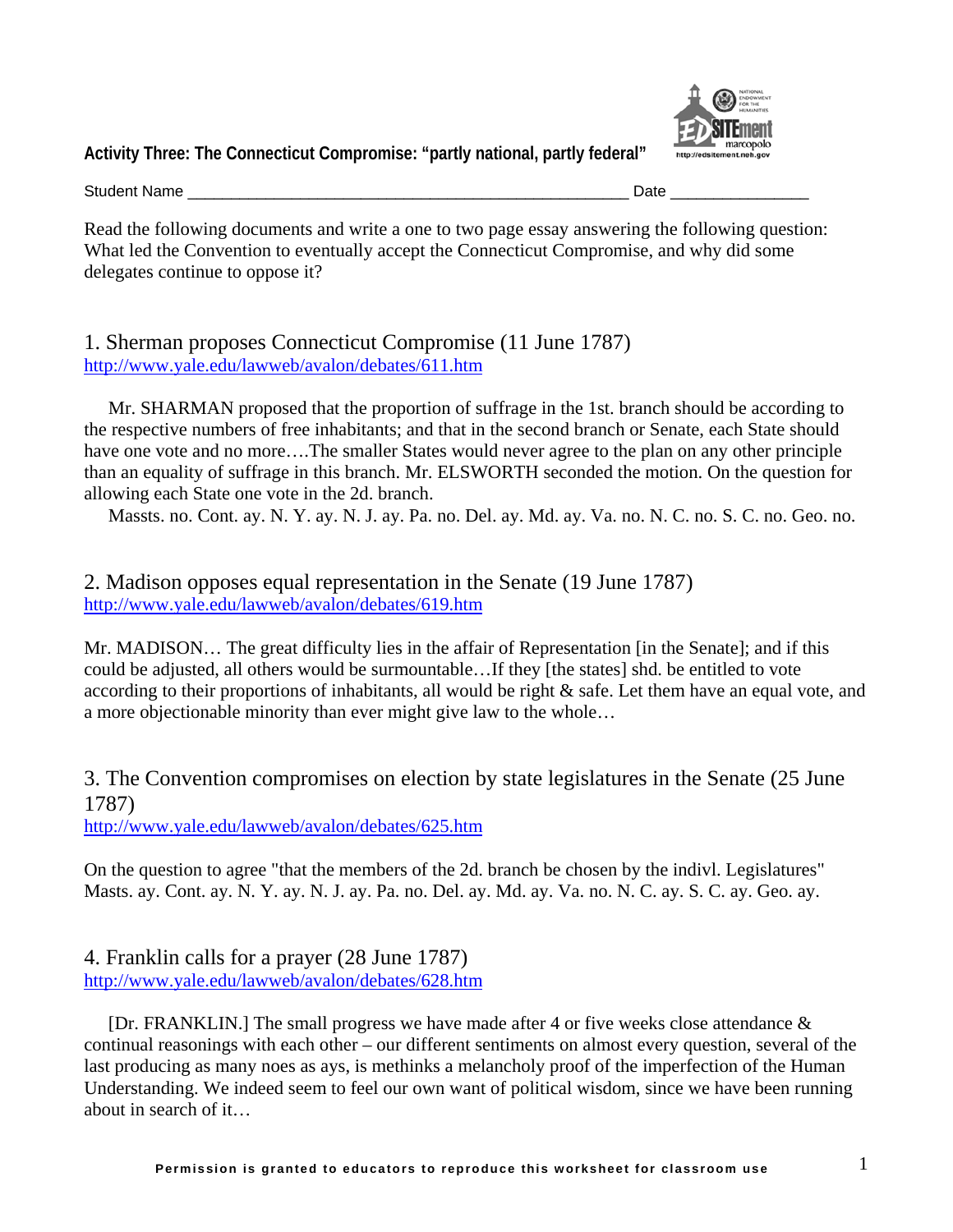In this situation of this Assembly, groping as it were in the dark to find political truth, and scarce able to distinguish it when presented to us, how has it happened, Sir, that we have not hitherto once thought of humbly applying to the Father of lights to illuminate our understandings?...I have lived, Sir, a long time, and the longer I live, the more convincing proofs I see of this truth- that God Governs in the affairs of men. And if a sparrow cannot fall to the ground without his notice, is it probable that an empire can rise without his aid?...

I therefore beg leave to move – that henceforth prayers imploring the assistance of Heaven, and its blessings on our deliberations, be held in this Assembly every morning before we proceed to business…

# 5. Ellsworth revives the Connecticut Compromise proposal (29 June 1787) <http://www.yale.edu/lawweb/avalon/debates/629.htm>

[Mr. MADISON](http://www.teachingamericanhistory.com/convention/debates/0629.html##)…He entreated the gentlemen representing the small States to renounce a principle wch. was confessedly unjust, which cd. never be admitted, & if admitted must infuse mortality into a Constitution which we wished to last forever…

[Mr. GERRY…](http://www.teachingamericanhistory.com/convention/debates/0629.html##)The injustice of allowing each State an equal vote was long insisted on. He voted for it, but it was agst. his Judgment, and under the pressure of public danger, and the obstinacy of the lesser States. The present Confederation he considered as dissolving. The fate of the Union will be decided by the Convention…He lamented that instead of coming here like a band of brothers, belonging to the same family, we seemed to have brought with us the spirit of political negociators…

[Mr. ELSEWORTH](http://www.teachingamericanhistory.com/convention/debates/0629.html##) moved that the rule of suffrage in the 2d. branch be the same with that established by the articles of confederation…He hoped it would become a ground of compromise with regard to the 2d. branch. We were partly national; partly federal. The proportional representation in the first branch was conformable to the national principle & would secure the large States agst. the small. An equality of voices was conformable to the federal principle and was necessary to secure the Small States agst. the large. He trusted that on this middle ground a compromise would take place. He did not see that it could on any other. And if no compromise should take place, our meeting would not only be in vain but worse than in vain…

## 6. Franklin sums up the dilemma (30 June 1787) <http://www.yale.edu/lawweb/avalon/debates/630.htm>

[Docr. FRANKLIN.](http://www.teachingamericanhistory.com/convention/debates/0630.html##) The diversity of opinions turns on two points. If a proportional representation takes place, the small States contend that their liberties will be in danger. If an equality of votes is to be put in its place, the large States say their money will be in danger…

### 7. A compromise committee is formed (2 July 1787) <http://www.yale.edu/lawweb/avalon/debates/702.htm>

[Mr. PINKNEY](http://www.teachingamericanhistory.com/convention/debates/0702.html##) thought an equality of votes in the 2d. branch inadmissible…

[Mr. SHARMAN](http://www.teachingamericanhistory.com/convention/debates/0702.html##). We are now at a full stop, and nobody he supposed meant that we shd. break up without doing something. A committee he thought most likely to hit on some expedient...

[Mr. MADISON](http://www.teachingamericanhistory.com/convention/debates/0702.html##) opposed the Commitment. He had rarely seen any other effect than delay from such Committees…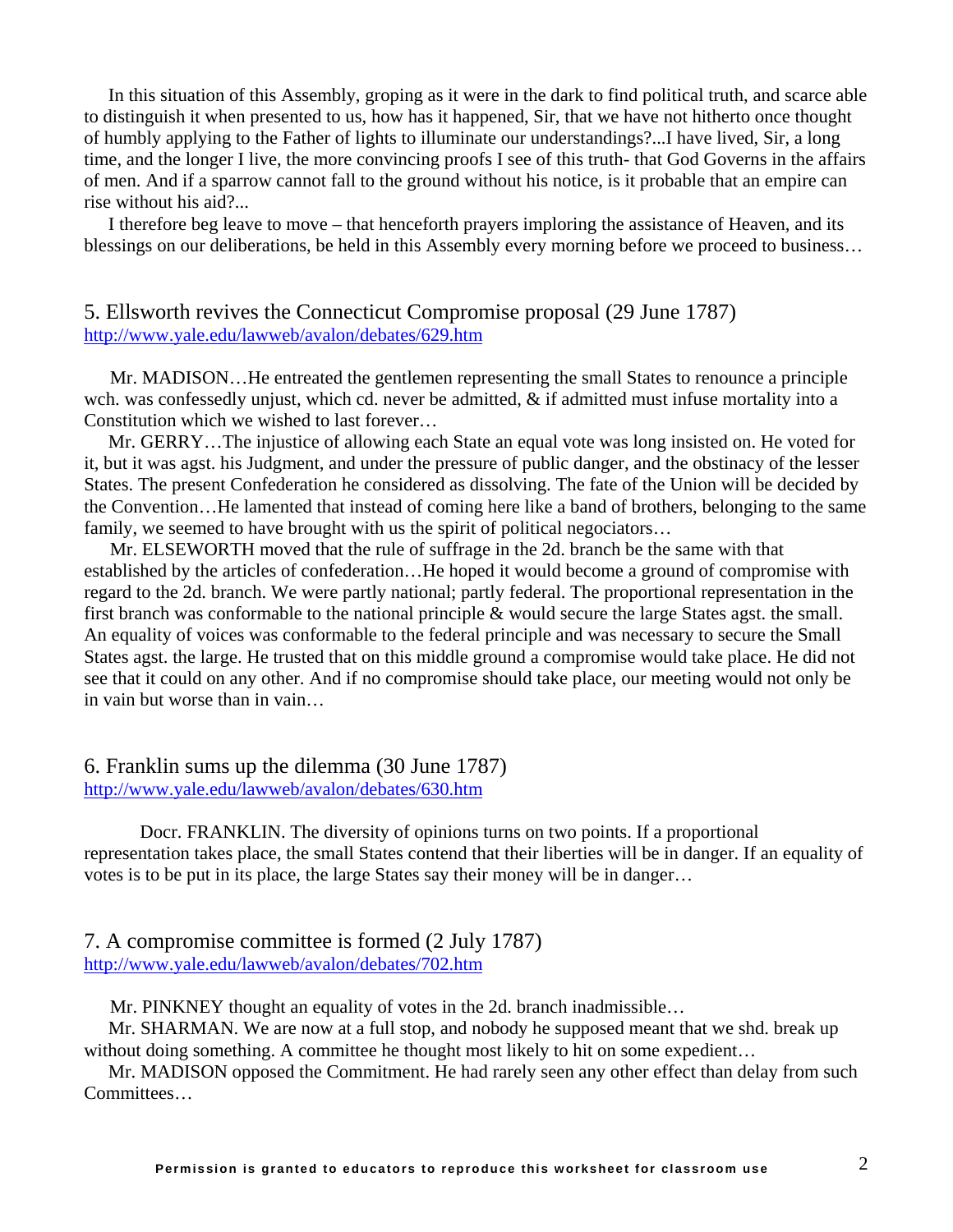[Mr. GERRY](http://www.teachingamericanhistory.com/convention/debates/0702.html##) was for the Commitmt. Something must be done, or we shall disappoint not only America, but the whole world. He suggested a consideration of the State we should be thrown into by the failure of the Union…We must make concessions on both sides…

On the question "for committing," generally:

Masts. ay. Cont. ay. N. Y. ay. N. J. no. P. ay. Del. no. Md. ay. Va. ay. N. C. ay. S. C. ay. Geo. ay…. That time might be given to the Committee, and to such as chose to attend to the celebrations on the anniversary of Independence, the Convention adjourned till Thursday.

#### 8. Committee's compromise report (5 July 1787) <http://www.yale.edu/lawweb/avalon/debates/705.htm>

"The Committee…submit the following Report…1. That in the 1st. branch of the Legislature each of the States now in the Union shall be allowed 1 member for every 40,000 inhabitants…[T]hat all bills for raising or appropriating money…shall originate in the 1st. branch of the Legislature, and shall not be altered or amended by the 2d. branch: and that no money shall be drawn from the public Treasury. but in pursuance of appropriations to be orginated in the 1st. branch II. That in the 2d. branch each State shall have an equal vote."

 $\dots$ [Mr. MADISON](http://www.teachingamericanhistory.com/convention/debates/0705.html##). could not regard the exclusive privilege of originating money bills [in the  $1<sup>st</sup>$ branch] as any concession on the side of the small States…He conceived that the Convention was reduced to the alternative of either departing from justice in order to conciliate the smaller States, and the minority of the people of the U. S. or of displeasing these by justly gratifying the larger States and the majority of the people. He could not himself hesitate as to the option he ought to make…

[Mr. ELSEWORTH](http://www.teachingamericanhistory.com/convention/debates/0705.html##) said he had not attended the proceedings of the Committee, but was ready to accede to the compromise they had reported. Some compromise was necessary; and he saw none more convenient or reasonable.

[Mr. GERRY…](http://www.teachingamericanhistory.com/convention/debates/0705.html##)If no compromise should take place what will be the consequence. A secession he foresaw would take place; for some gentlemen seem decided on it; two different plans will be proposed; and the result no man could foresee. If we do not come to some agreement among ourselves some foreign sword will probably do the work for us.

[Mr. MASON…](http://www.teachingamericanhistory.com/convention/debates/0705.html##)There must be some accomodation on this point, or we shall make little further progress in the work…[H]e would bury his bones in this City rather than expose his Country to the Consequences of a dissolution of the Convention without any thing being done.

### 9. Mason accepts the Compromise proposal (6 July 1787) <http://www.yale.edu/lawweb/avalon/debates/706.htm>

[Mr. MASON.](http://www.teachingamericanhistory.com/convention/debates/0706.html##) The consideration which weighed with the Committee was that the 1st. branch would be the immediate representatives of the people, the 2d. would not. Should the latter have the power of giving away the people's money, they might soon forget the source from whence they received it. We might soon have an aristocracy…He was a friend to proportional representation in both branches; but supposed that some points must be yielded for the sake of accomodation.

10. Debate over the Compromise proposal (14 July 1787) <http://www.yale.edu/lawweb/avalon/debates/714.htm>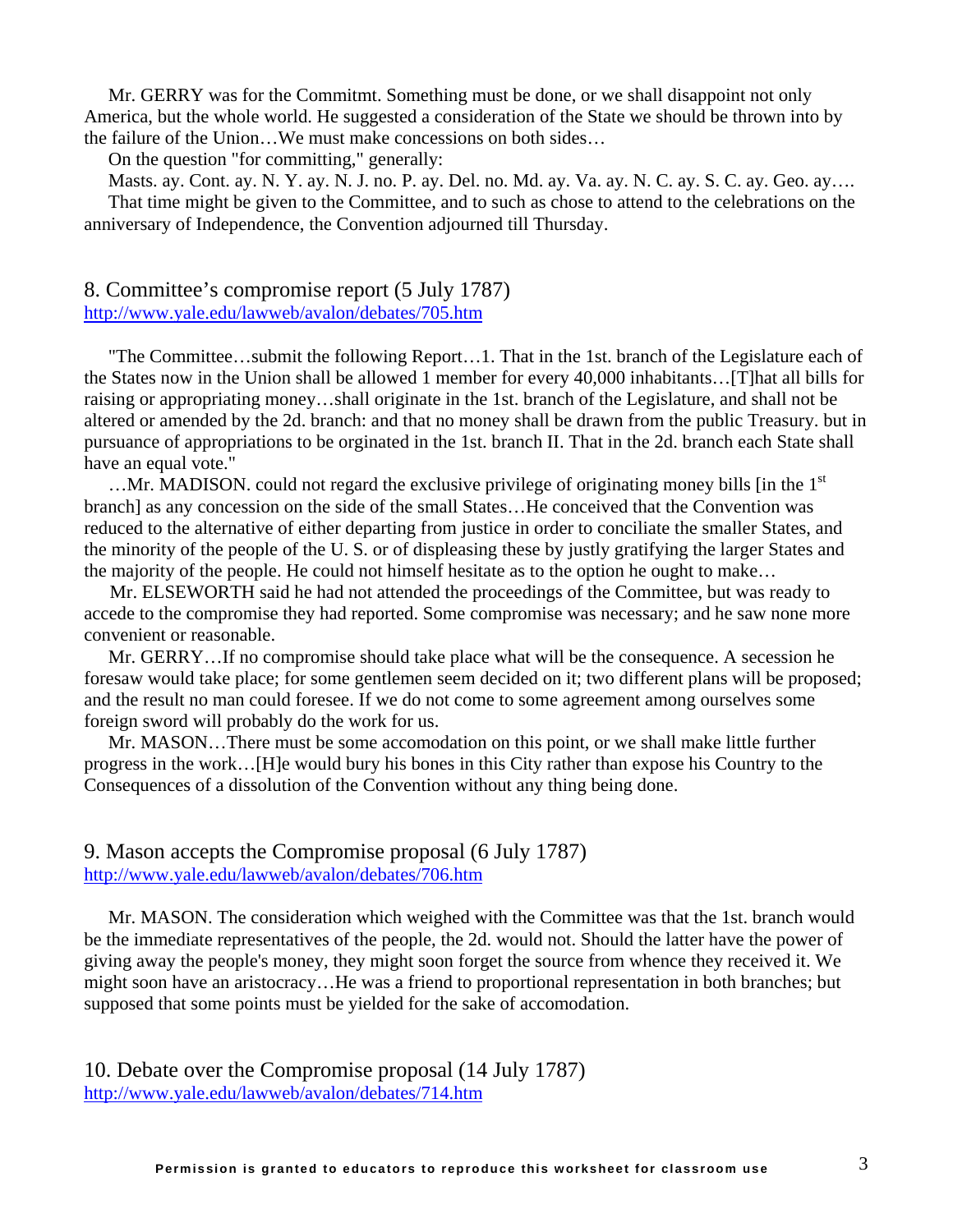[Mr. WILSON…](http://www.teachingamericanhistory.com/convention/debates/0714.html##)As to the privilege of originating money bills, it was not considered by any as of much moment, and by many as improper in itself. He hoped both clauses wd. be reconsidered. The equality of votes was a point of such critical importance, that every opportunity ought to be allowed, for discussing and collecting the mind of the Convention on it.

[Mr. GERRY…](http://www.teachingamericanhistory.com/convention/debates/0714.html##)He did not approve of a reconsideration of the clause relating to money bills. It was of great consequence. It was the corner stone of the accomodation…The Report was not altogether to his mind. But he would agree to it as it stood rather than throw it out altogether…

[Mr. SHERMAN](http://www.teachingamericanhistory.com/convention/debates/0714.html##) urged the equality of votes not so much as a security for the small States; as for the State Govts. which could not be preserved unless they were represented  $\&$  had a negative in the Genl. Government…

[Mr. MADISON](http://www.teachingamericanhistory.com/convention/debates/0714.html##) expressed his apprehensions that if the proper foundation of Govenmt-was destroyed, by substituting an equality in place of a proportional Representation, no proper superstructure would be raised. If the small States really wish for a Government armed with the powers necessary to secure their liberties, and to enforce obedience on the larger members as well as on themselves he could not help thinking them extremely mistaken in their means. He reminded them of the consequences of laying the existing confederation on improper principles. All the principal parties to its compilation, joined immediately in mutilating & fettering the Governmt. in such a manner that it has disappointed every hope placed on it…

[Mr. WILSON…](http://www.teachingamericanhistory.com/convention/debates/0714.html##)A vice in the Representation, like an error in the first concoction, must be followed by disease, convulsions, and finally death itself…

### 11. Connecticut Compromise approved (16 July 1787) <http://www.yale.edu/lawweb/avalon/debates/716.htm>

On the question for agreeing to the whole Report as amended  $\&$  including the equality of votes in the 2d. branch. it passed in the Affirmative.

Mas. divided [Mr. Gerry,](http://www.teachingamericanhistory.com/convention/debates/0716.html##) [Mr. Strong,](http://www.teachingamericanhistory.com/convention/debates/0716.html##) ay. [Mr. King](http://www.teachingamericanhistory.com/convention/debates/0716.html##) [Mr. Ghorum](http://www.teachingamericanhistory.com/convention/debates/0716.html##) no. Cont. ay. N.J.ay. Pena.no. Del.ay. Md.ay. Va.no. N.C. ay. [Mr. Spaight](http://www.teachingamericanhistory.com/convention/debates/0716.html##) no. S.C.no. Geo.no.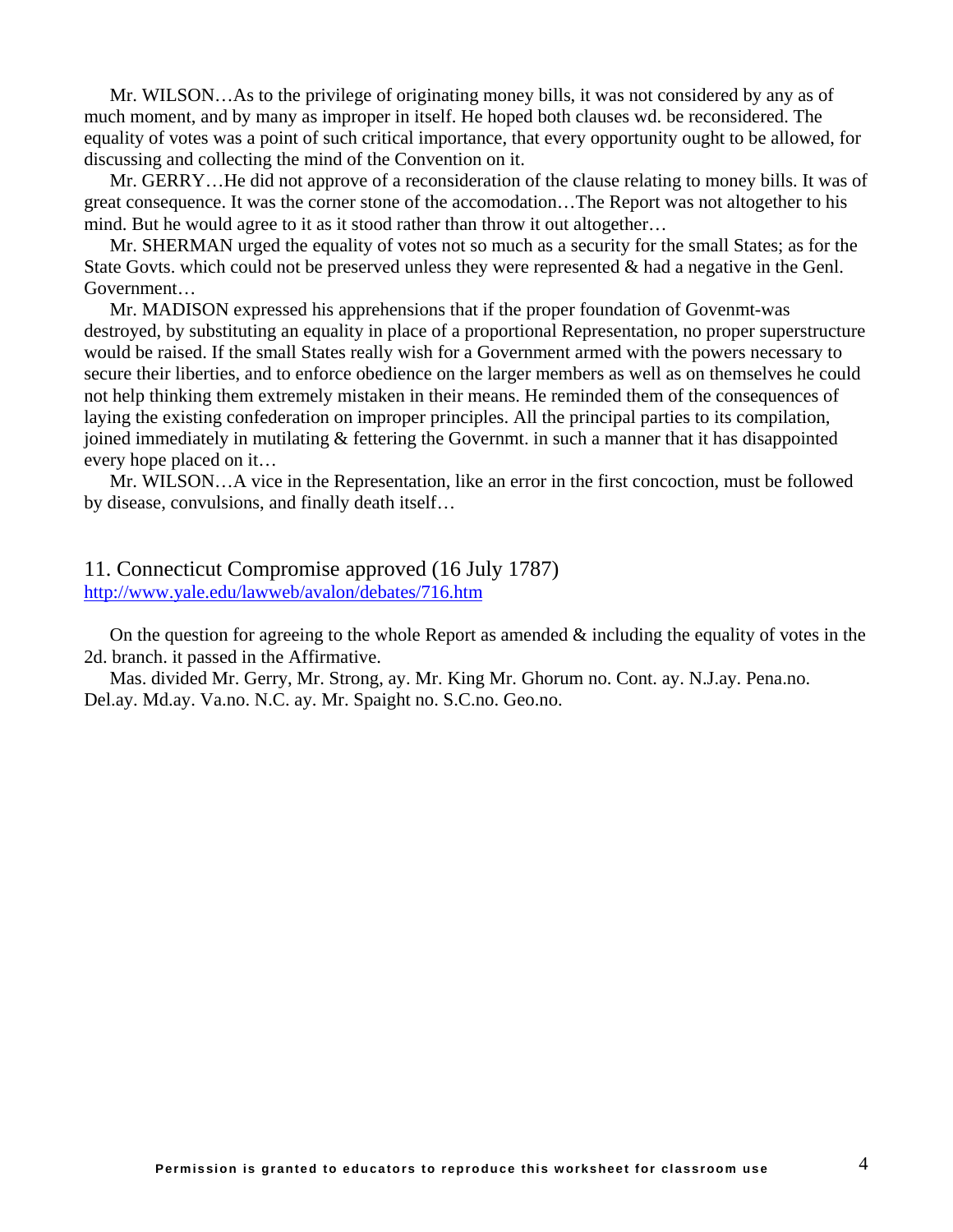

**Activity Three: The Connecticut Compromise: "partly national, partly federal"**

Student Name \_\_\_\_\_\_\_\_\_\_\_\_\_\_\_\_\_\_\_\_\_\_\_\_\_\_\_\_\_\_\_\_\_\_\_\_\_\_\_\_\_\_\_\_\_\_\_\_\_\_\_ Date \_\_\_\_\_\_\_\_\_\_\_\_\_\_\_\_

## **Graphic Organizer for Document Analysis in Activity Three: "The Connecticut Compromise: partly national, partly federal"**

**Directions:** As you read each document in this lesson, use the following to record important ideas.

| <b>Document 1: Sherman proposes Connecticut Compromise</b>                         |
|------------------------------------------------------------------------------------|
| <b>Date: 11 June 1787</b>                                                          |
| Analysis (list the significant event(s) or debate(s) that took place on this day): |
|                                                                                    |
|                                                                                    |
|                                                                                    |
|                                                                                    |
|                                                                                    |
|                                                                                    |

| <b>Document 2:</b> Madison opposes equal representation in the Senate              |
|------------------------------------------------------------------------------------|
| <b>Date: 19 June 1787</b>                                                          |
| Analysis (list the significant event(s) or debate(s) that took place on this day): |
|                                                                                    |
|                                                                                    |
|                                                                                    |
|                                                                                    |
|                                                                                    |
|                                                                                    |

| <b>Document 3:</b> Convention compromises on election by state legislatures in the Senate |
|-------------------------------------------------------------------------------------------|
| <b>Date: 25 June 1787</b>                                                                 |
| Analysis (list the significant event(s) or debate(s) that took place on this day):        |
|                                                                                           |
|                                                                                           |
|                                                                                           |
|                                                                                           |
|                                                                                           |
|                                                                                           |
|                                                                                           |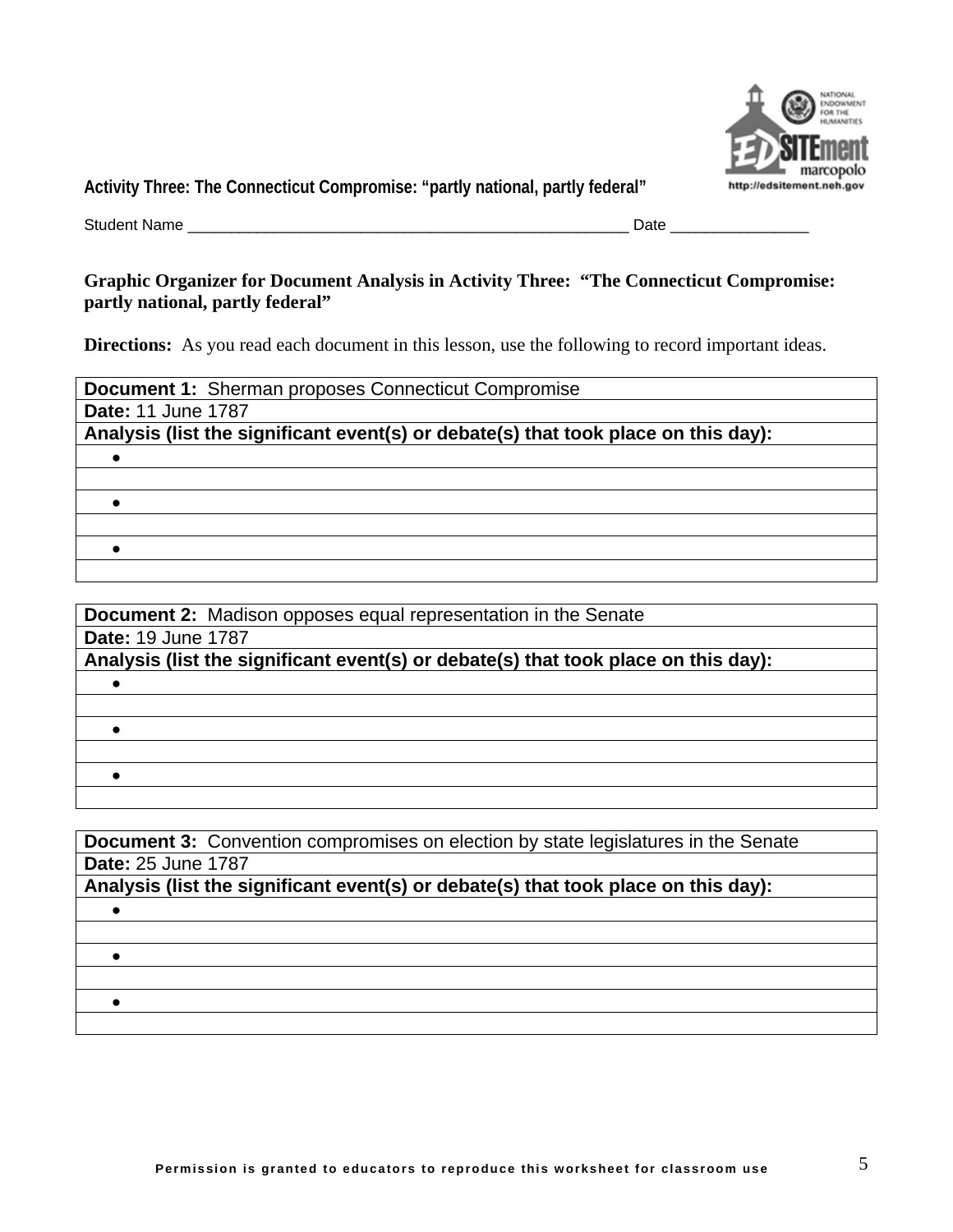**Document 4: Franklin calls for a prayer** 

**Date:** 28 June 1787

**Analysis (list the significant event(s) or debate(s) that took place on this day):** 

 $\bullet$ 

•

 $\bullet$ 

**Document 5:** Ellsworth revives the Connecticut Compromise proposal **Date:** 29 June 1787 **Analysis (list the significant event(s) or debate(s) that took place on this day):**   $\bullet$  $\bullet$  $\bullet$ 

| <b>Document 6:</b> Franklin sums up the dilemma                                    |
|------------------------------------------------------------------------------------|
| <b>Date: 30 June 1787</b>                                                          |
| Analysis (list the significant event(s) or debate(s) that took place on this day): |
|                                                                                    |
|                                                                                    |
|                                                                                    |
|                                                                                    |
|                                                                                    |
|                                                                                    |

| <b>Document 7:</b> A compromise committee is formed                                |
|------------------------------------------------------------------------------------|
| <b>Date: 2 July 1787</b>                                                           |
| Analysis (list the significant event(s) or debate(s) that took place on this day): |
|                                                                                    |
|                                                                                    |
|                                                                                    |
|                                                                                    |
|                                                                                    |
|                                                                                    |